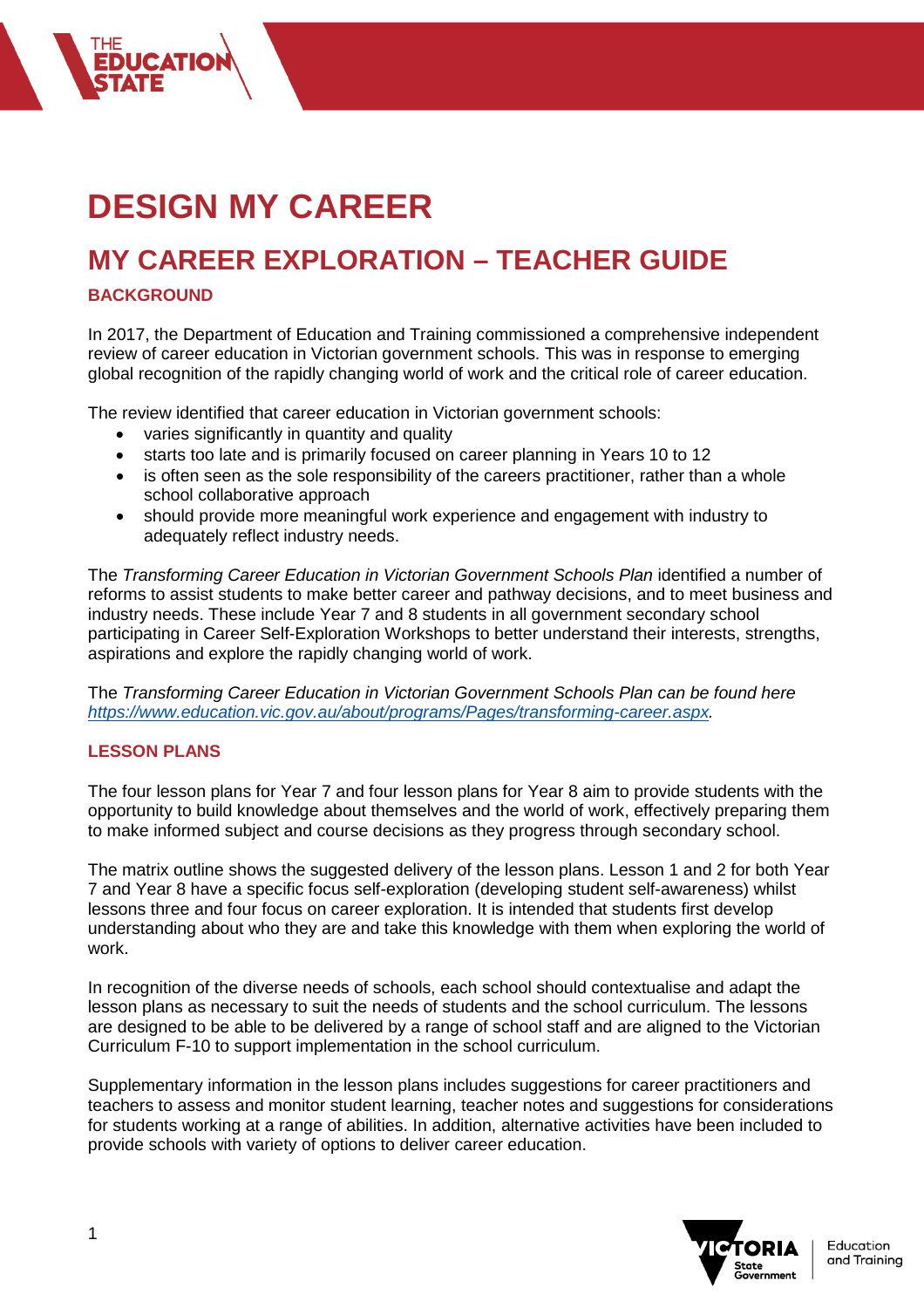It is expected that students will have access to a range of career development/exploration resources including:

- **myfuture website** [\(http://www.myfuture.edu.au/](http://www.myfuture.edu.au/) ) myfuture is a joint initiative of the Australian, state and territory governments. It includes an extensive resource centre and career planner
- **Victorian Skills Gateway** [\(https://www.skills.vic.gov.au/victorianskillsgateway/Pages/Home.aspx](https://www.skills.vic.gov.au/victorianskillsgateway/Pages/Home.aspx) ) The Victorian Skills Gateway is a one-stop-shop of Victorian vocational education and training.
- **School subjects you like and jobs they can lead to (also known as Bullseye Posters)** [\(https://www.education.gov.au/career-education-resources](https://www.education.gov.au/career-education-resources) ) (Australian Government)
- **Job Outlook** [\(https://joboutlook.gov.au/](https://joboutlook.gov.au/) ) Job Outlook provides information about Australian careers, labour market trends and employment projections.
- **Youth Central** [\(https://www.youthcentral.vic.gov.au/\)](https://www.youthcentral.vic.gov.au/) Youth Central is the Victorian Government's website for young people aged 12-25 with information about life from every angle (finding a job, study and training options, moving out of home, rights as a young Victorian).
- **Foundation for Young Australians** [\(https://www.fya.org.au/\)](https://www.fya.org.au/) The Foundation for Young Australians (**FYA**) is an Australian non-profit organisation whose purpose is to improve the learning outcomes and life opportunities of young Australians.
- **Labour Market Information Portal** [\(http://lmip.gov.au/\)](http://lmip.gov.au/) The Labour Market Information Portal brings together data from a range of official sources to help you understand your local labour market.
- **Australian Jobs** [\(https://www.jobs.gov.au/australian-jobs-publication](https://www.jobs.gov.au/australian-jobs-publication) ) Australian Jobs is an easy to follow guide to the Australian labour market. It includes information about industries and occupations as well as states, territories and regions. The publication highlights trends in the Australian labour market and provides guidance about job search and the skills employers value.